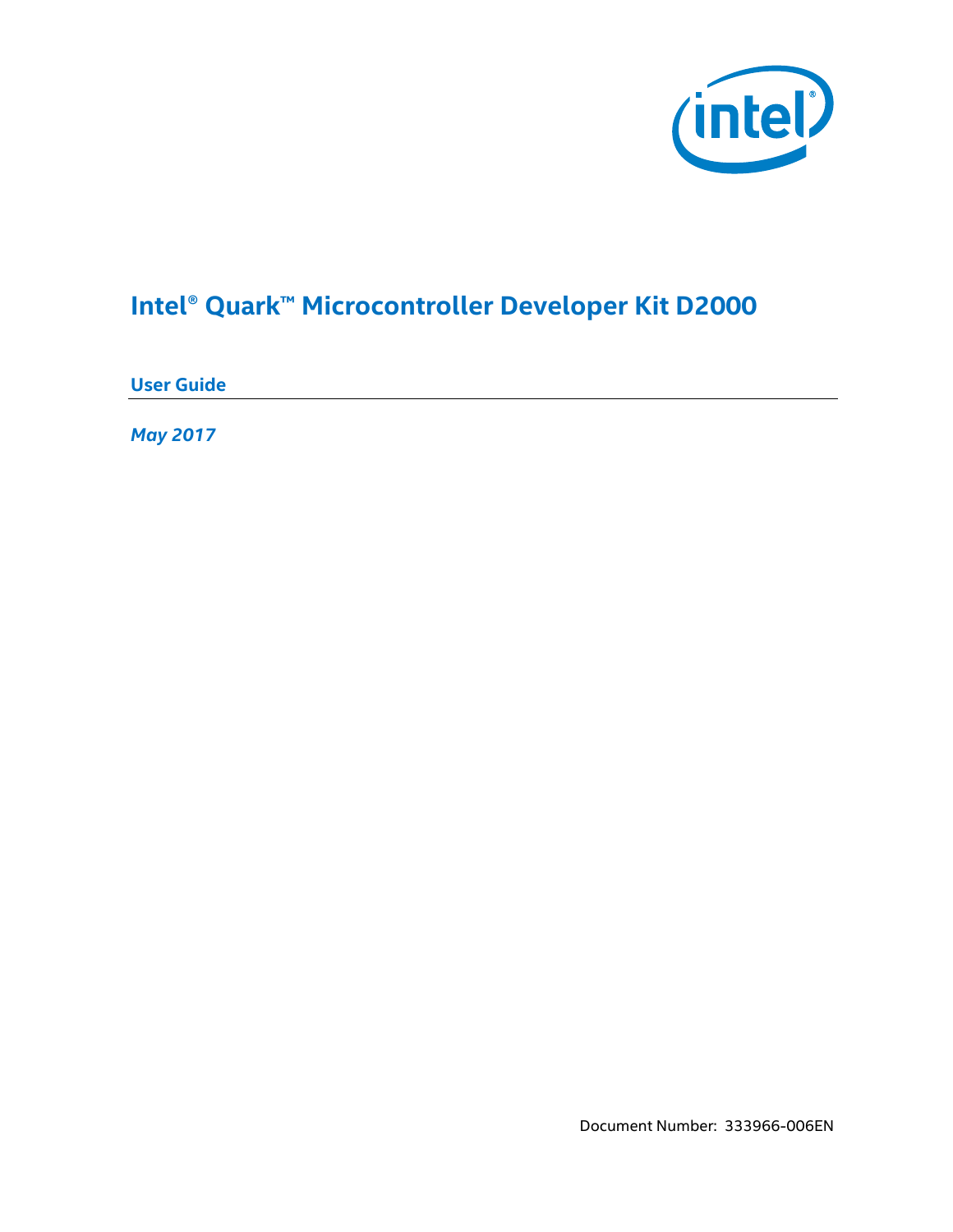

You may not use or facilitate the use of this document in connection with any infringement or other legal analysis concerning Intel products described herein. You agree to grant Intel a non-exclusive, royalty-free license to any patent claim thereafter drafted which includes subject matter disclosed herein

No license (express or implied, by estoppel or otherwise) to any intellectual property rights is granted by this document.

All information provided here is subject to change without notice. Contact your Intel representative to obtain the latest Intel product specifications and roadmaps.

The products described may contain design defects or errors known as errata which may cause the product to deviate from published specifications. Current characterized errata are available on request.

Copies of documents which have an order number and are referenced in this document may be obtained by calling 1-800- 548-4725 or by visiting: [http://w](http://www.intel.com/design/literature.htm)ww.intel.com/design/literature.htm

Intel technologies' features and benefits depend on system configuration and may require enabled hardware, software or service activation. Learn more at <http://www.intel.com/> or from the OEM or retailer.

No computer system can be absolutely secure.

Intel, Intel Quark, and the Intel logo are trademarks of Intel Corporation in the U.S. and/or other countries.

\*Other names and brands may be claimed as the property of others.

Copyright © 2017, Intel Corporation. All rights reserved.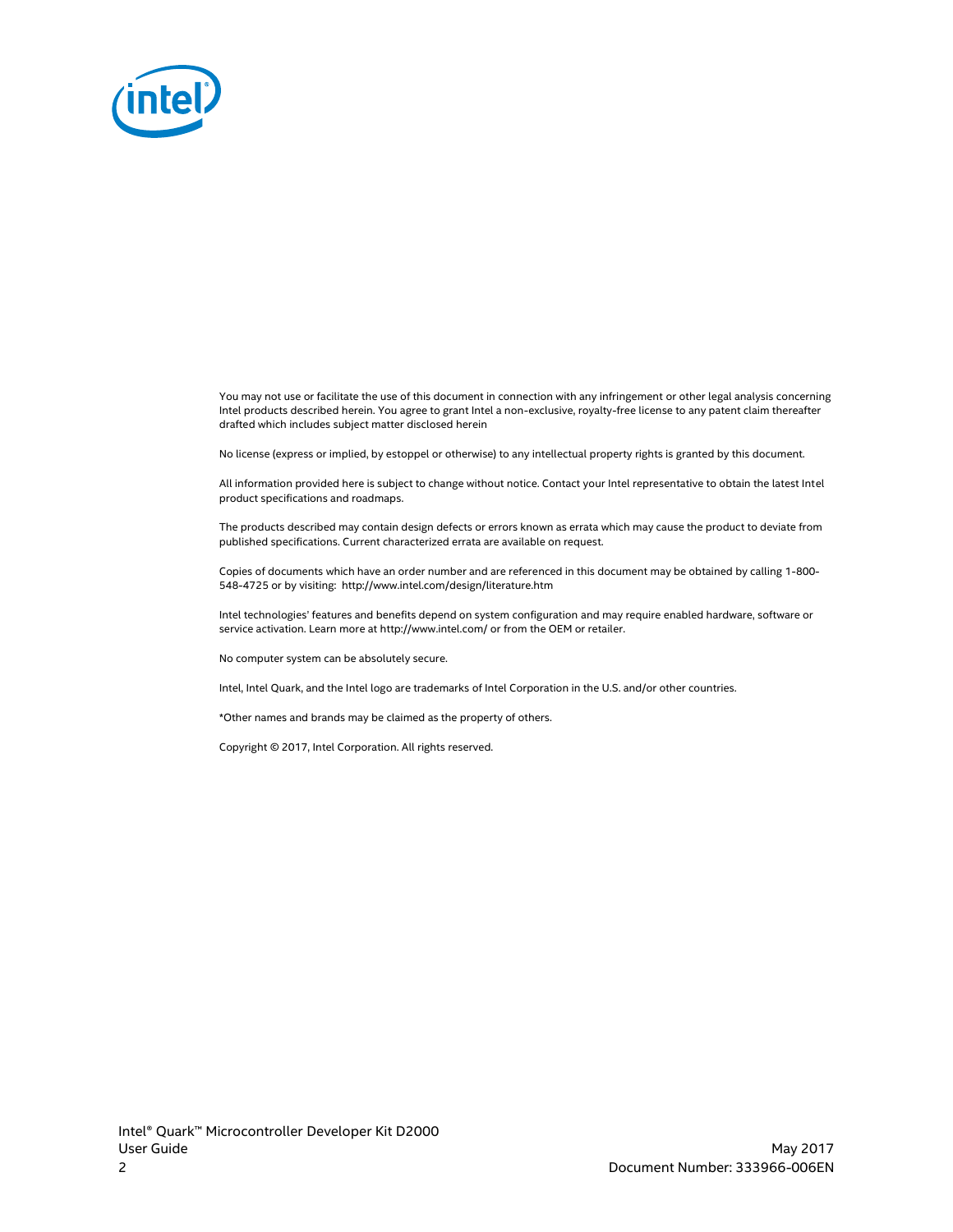

## **Contents**

| 1.0 |     |                                                                             |  |  |  |  |
|-----|-----|-----------------------------------------------------------------------------|--|--|--|--|
|     | 1.1 |                                                                             |  |  |  |  |
|     | 1.2 |                                                                             |  |  |  |  |
|     | 1.3 |                                                                             |  |  |  |  |
|     | 1.4 |                                                                             |  |  |  |  |
| 2.0 |     |                                                                             |  |  |  |  |
|     | 2.1 |                                                                             |  |  |  |  |
|     | 2.2 |                                                                             |  |  |  |  |
|     | 2.3 |                                                                             |  |  |  |  |
|     | 2.4 |                                                                             |  |  |  |  |
|     | 2.5 |                                                                             |  |  |  |  |
| 3.0 |     |                                                                             |  |  |  |  |
|     | 3.1 |                                                                             |  |  |  |  |
|     |     | Getting Started with Intel® System Studio for Microcontrollers  14<br>3.1.1 |  |  |  |  |
|     |     | 3.1.2                                                                       |  |  |  |  |
|     |     | 3.1.3                                                                       |  |  |  |  |
|     | 3.2 |                                                                             |  |  |  |  |
|     | 3.3 |                                                                             |  |  |  |  |

## **Figures**

| Table 1.  |                                                                                |  |
|-----------|--------------------------------------------------------------------------------|--|
| Table 2.  |                                                                                |  |
| Table 3.  |                                                                                |  |
| Figure 1. | Intel® Quark™ Microcontroller D2000 Development Platform Block Diagram         |  |
| Table 3.  |                                                                                |  |
| Figure 2. | Intel® Quark™ Microcontroller D2000 Development Platform Fab D Board Photo  10 |  |
| Table 5.  |                                                                                |  |

## **Tables**

| Table 1. |  |
|----------|--|
| Table 2. |  |
| Table 3. |  |
| Table 4. |  |
| Table 5. |  |
|          |  |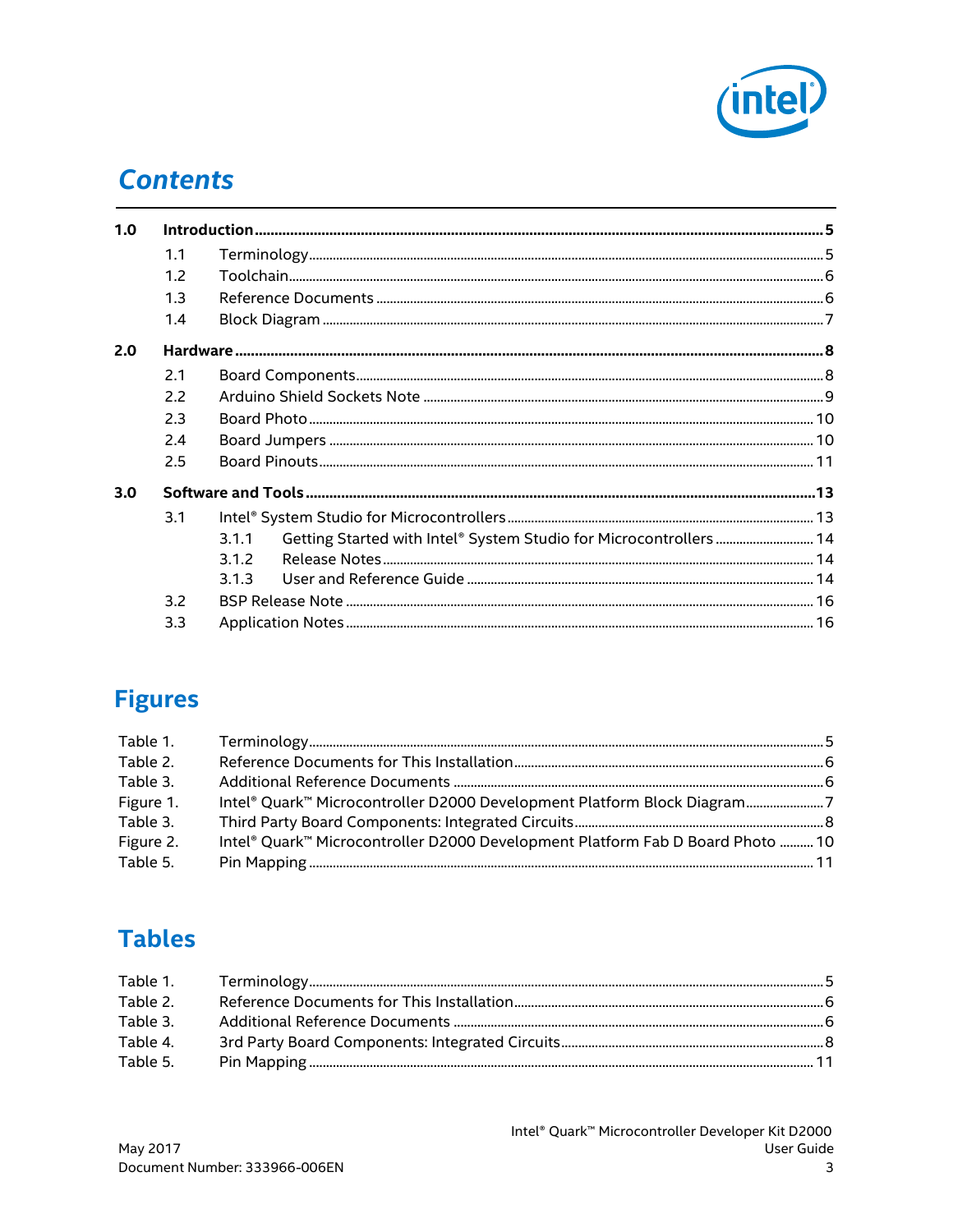

# *Revision History*

| <b>Date</b>   | <b>Revision</b> | <b>Description</b>                               |
|---------------|-----------------|--------------------------------------------------|
| May 2017      | 006             | Updated Sections 2.4, 2.5, 3.1 and 3.3           |
| November 2016 | 005             | Updated Block Diagram in Section 1.4             |
| August 2016   | 004             | Updated Section 1.0, Section 1.2 and Section 3.0 |
| May 2016      | 003             | Updated Section 1.0 and Section 2.0              |
| April 2016    | 002             | Booster Pack Pin Mapping added to Table 5.       |
| February 2016 | 001             | Initial release                                  |

§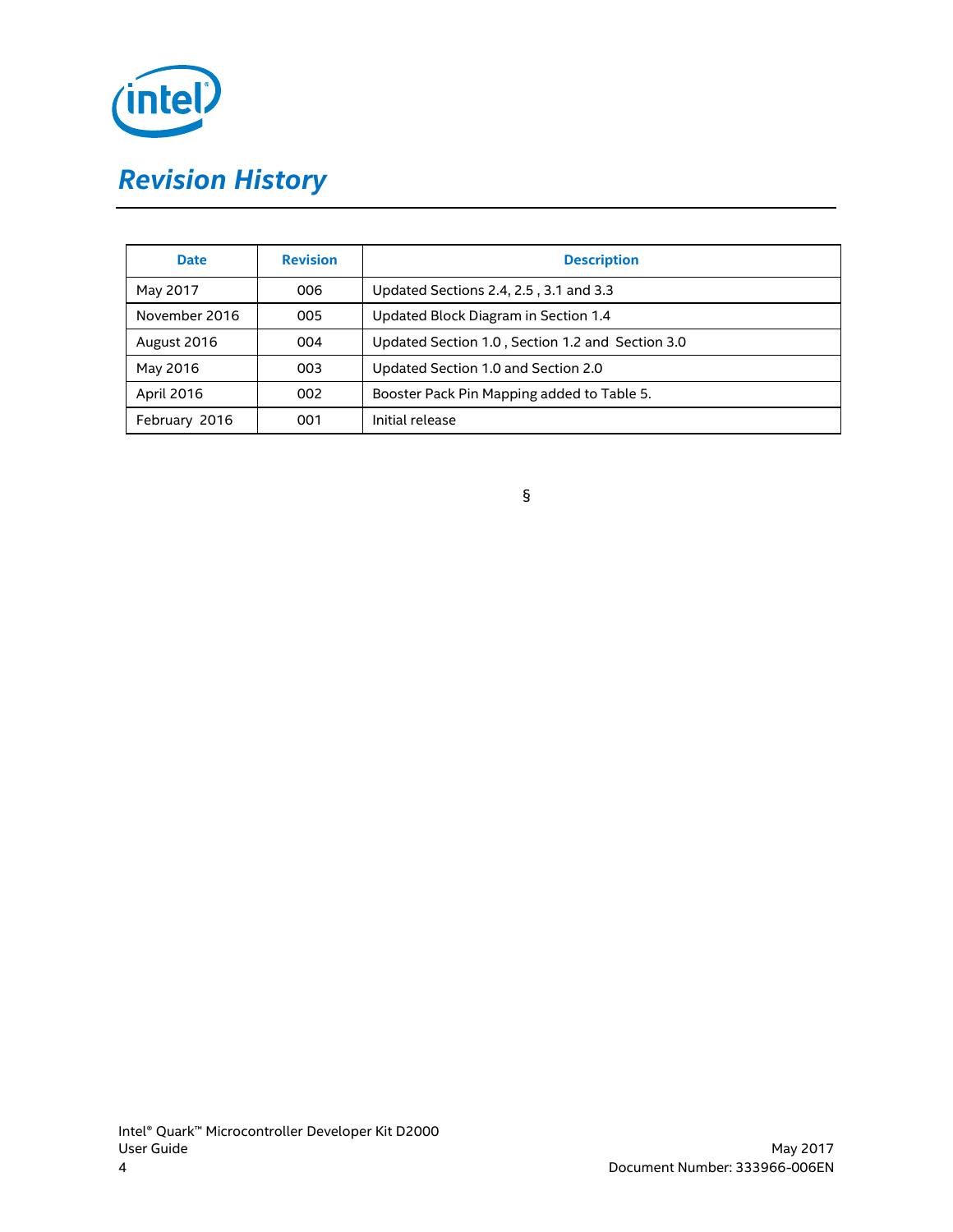

## <span id="page-4-0"></span>*1.0 Introduction*

<span id="page-4-1"></span>This document describes Intel® Quark™ Microcontroller D2000 Development Platform including the board, the hardware contained, and the toolchain required for software development and debugging. The platform consists of a small form-factor board and includes flash storage, a 6-axis compass and accelerometer. A USB connection enables programming and debugging (JTAG).

### **1.1 Terminology**

#### <span id="page-4-2"></span>**Table 1. Terminology**

| <b>Term</b> | <b>Description</b>                                    |
|-------------|-------------------------------------------------------|
| <b>ADC</b>  | Analog-to-Digital conversion                          |
| <b>BSP</b>  | Board Support Package – Refers to OS + Device Drivers |
| <b>CRB</b>  | Customer Reference Board                              |
| ELF         | Executable Linkable Format                            |
| <b>GDB</b>  | <b>GNU Debugger</b>                                   |
| <b>GPIO</b> | General-Purpose Input / Output                        |
| <b>IDE</b>  | Integrated Development Environment                    |
| $1^2C$      | Inter-Integrated Circuit                              |
| <b>JTAG</b> | Joint Test Action Group                               |
| <b>MCU</b>  | Microcontroller unit                                  |
| <b>NC</b>   | Not Connected                                         |
| OpenOCD     | Open On-Chip Debugger; interfaces with a JTAG port    |
| <b>QFN</b>  | <b>Ouad Flat No-leads</b>                             |
| <b>SPI</b>  | Serial Peripheral Interface                           |
| <b>UART</b> | Universal Asynchronous Receiver / Transmitter         |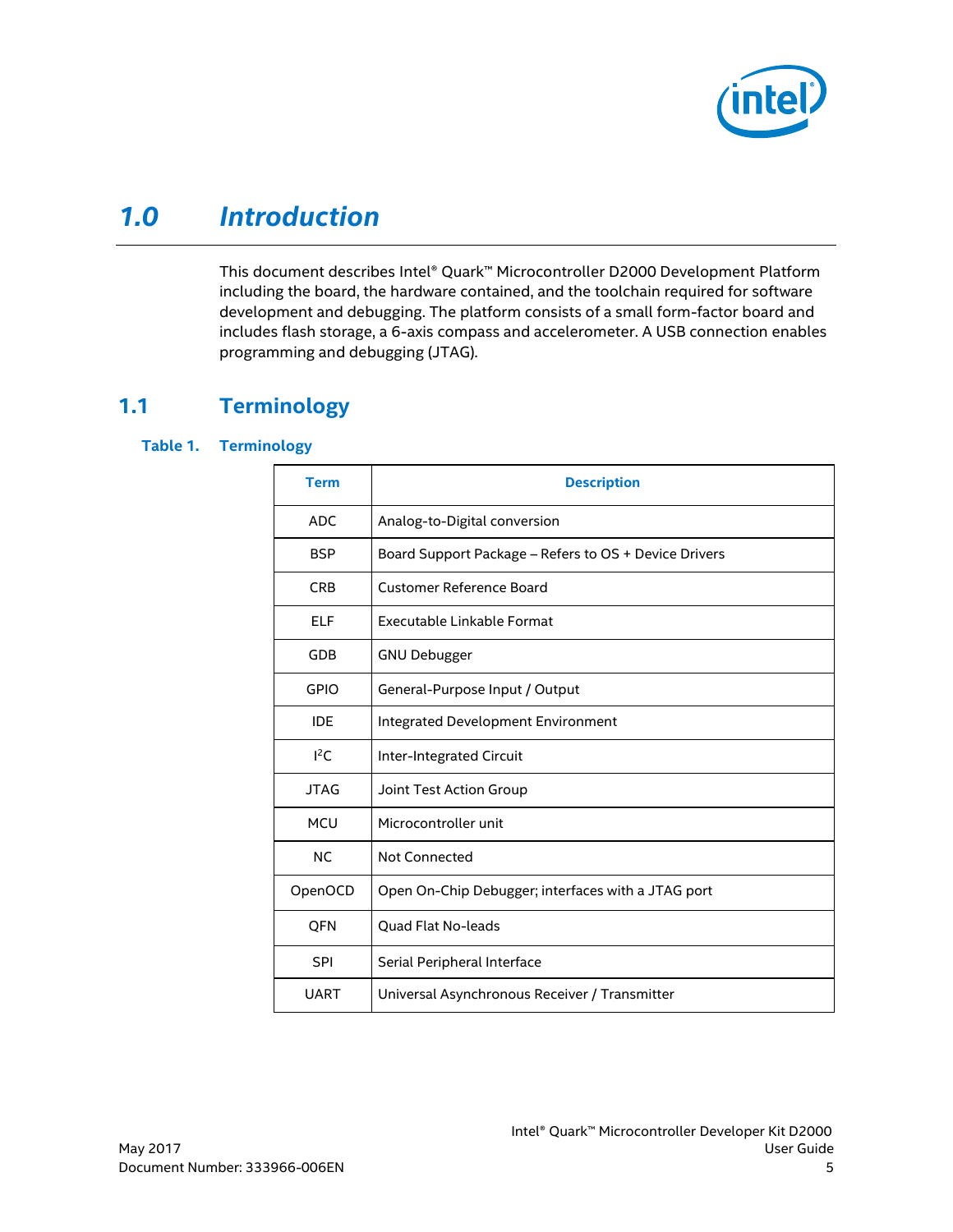

## **1.2 Toolchain**

<span id="page-5-0"></span>The toolchain for programming the D2000 is called I*ntel® System Studio for Microcontrollers*.

For details on downloading and installing the toolchain, see Chapter [3.0,](#page-12-0) "[Software](#page-12-0) and [Tools](#page-12-0)".

**Note:** This document focuses on using Intel® System Studio for Microcontrollers but it is not mandatory. The Intel® Quark™ Microcontroller Software Interface BSP and standalone toolchain can be obtained from the Open Source repository at [https://github.com/quark-mcu/qmsi.](https://github.com/quark-mcu/qmsi) 

### **1.3 Reference Documents**

<span id="page-5-1"></span>This document provides an overview of the setup process. For a successful setup, ensure that you have the documents listed in **Table 2** available. These documents provide specific information and step-by-step instructions.

#### <span id="page-5-2"></span>**Table 2. Reference Documents for This Installation**

| <b>Document</b>                                                            | Document # / Location                                         |
|----------------------------------------------------------------------------|---------------------------------------------------------------|
| Intel® Quark™ Microcontroller D2000 Developer Kit - Getting<br>Started     | www.intel.com/guark/mcu/d2000                                 |
| Intel® System Studio 2016 for Microcontrollers User and<br>Reference Guide | https://software.intel.com/en-us/issm-2016-<br>user-ref-quide |

#### <span id="page-5-3"></span>**Table 3. Additional Reference Documents**

| <b>Document</b>                                                               | Document # / Location              |
|-------------------------------------------------------------------------------|------------------------------------|
| Intel® Quark™ Microcontroller D2000 Datasheet                                 | www.intel.com/guark/d2000          |
| Intel® System Studio for Microcontrollers 2016<br><b>Release Notes</b>        | Included with the S/W Distribution |
| Intel® Quark™ Microcontroller Software Interface BSP:<br><b>Release Notes</b> | www.intel.com/guark/d2000          |
| Intel® Quark™ Microcontroller D2000 Development Platform<br>Hardware Manual   | www.intel.com/guark/d2000          |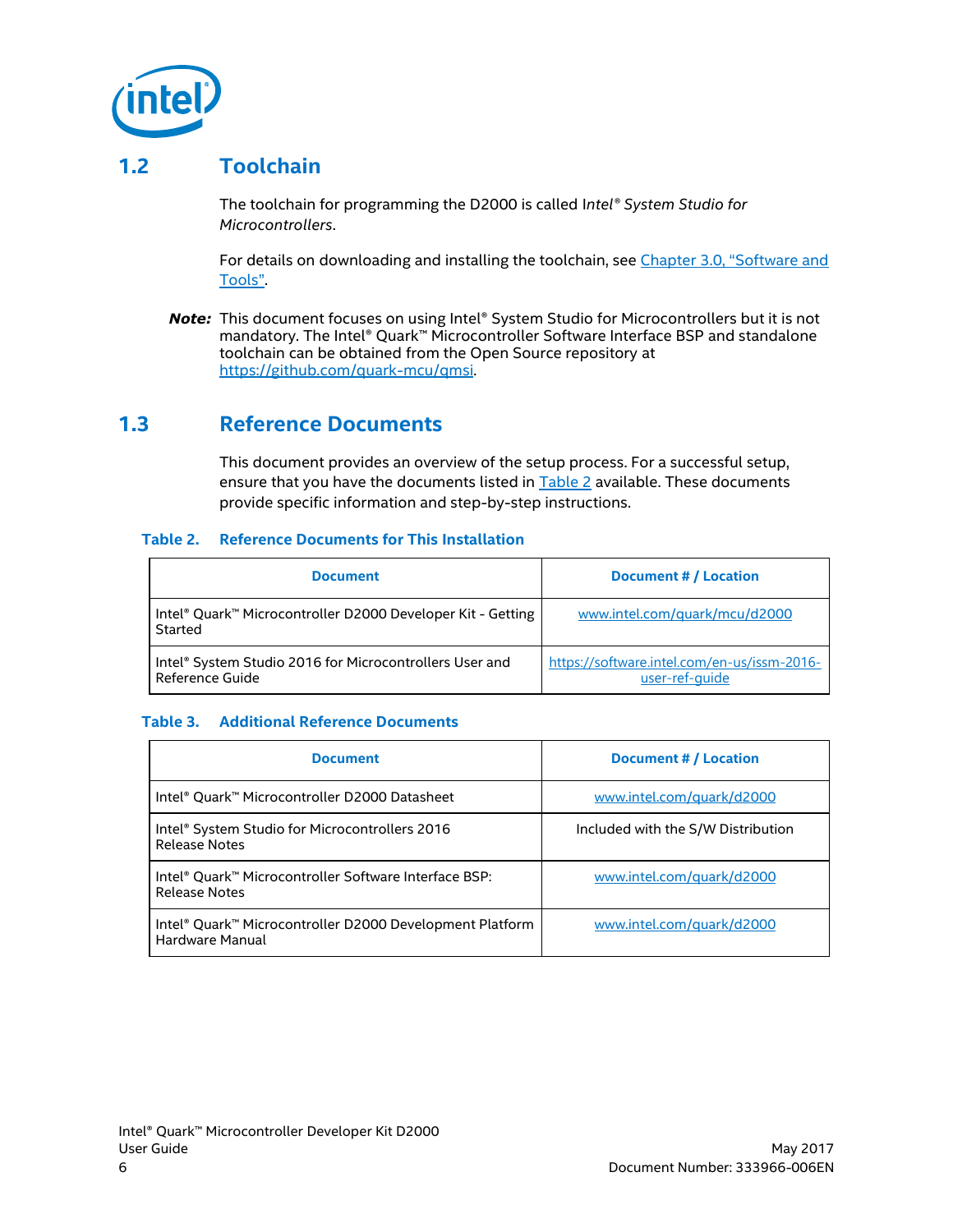

## **1.4 Block Diagram**

<span id="page-6-0"></span>

<span id="page-6-1"></span>**Figure 1. Intel® Quark™ Microcontroller D2000 Development Platform Block Diagram** 

§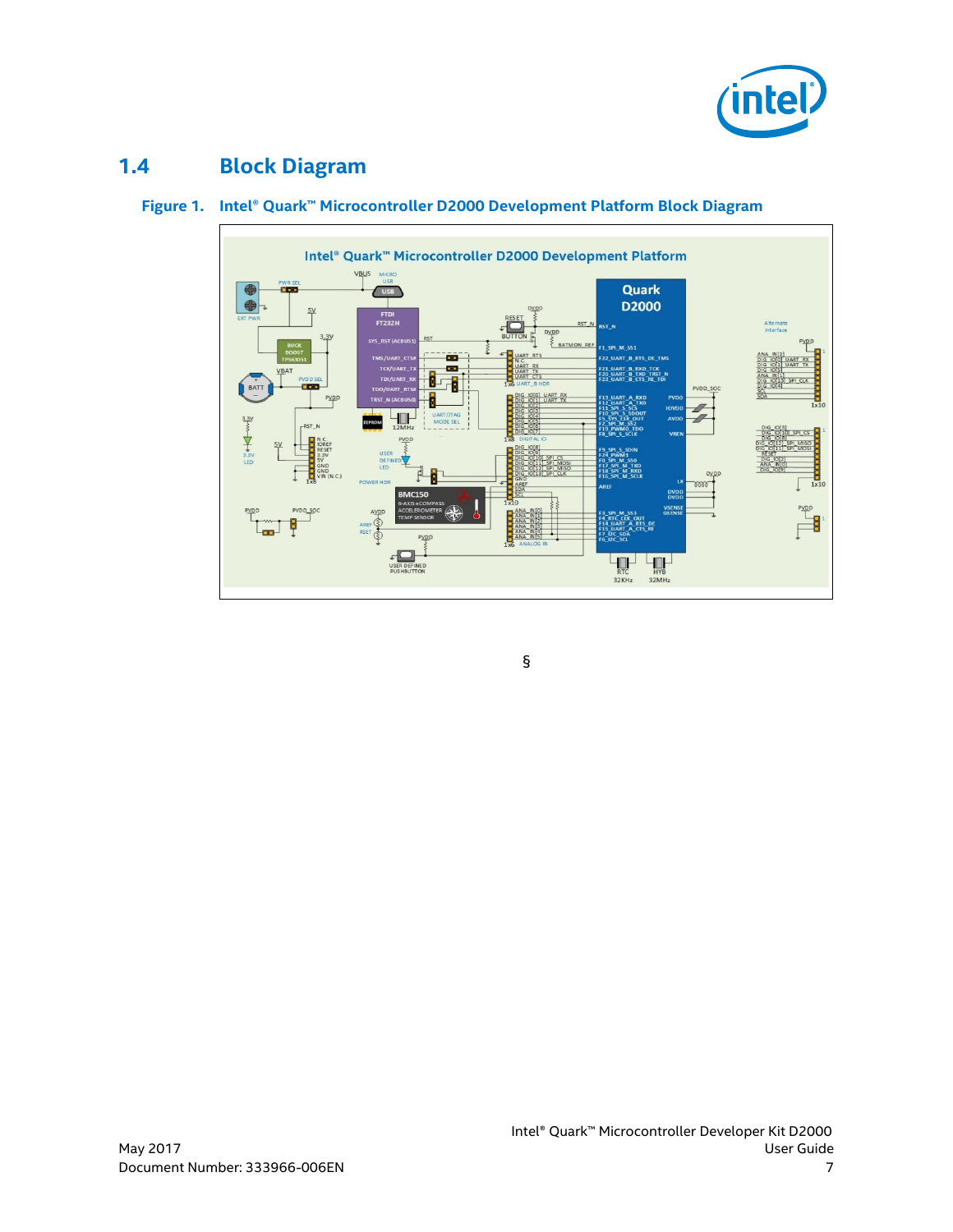

## *2.0 Hardware*

<span id="page-7-1"></span><span id="page-7-0"></span>The Intel® Quark™ Microcontroller D2000 package is shipped as a 40-pin QFN component.

## **2.1 Board Components**

The Intel® Quark™ Microcontroller D2000 Development Platform contains the following items:

Main expansion options:

- "Arduino Uno" like SIL sockets (3.3V IO only) See Chapte[r 2.2](#page-8-0), "[Arduino Shield Sockets Note](#page-8-0)"
- Booster pack like SIL headers (3.3V IO only)

On-board components:

- 6-axis Accelerometer / Magnetometer with temperature sensor
- UART/JTAG to USB convert for USB debug port

Other connectors include:

- 1x USB 2.0 Device Port micro Type B
- On-board coin cell battery holder (type CR2032)
- 5V input a screw terminal/header (external power or Li-ion)

Power sources for this platform:

- External (2.5V 5V) DC input
- USB power (5V) via debug port
- Coin cell battery (type CR2032 not supplied)

#### <span id="page-7-2"></span>**Table 3. Third Party Board Components: Integrated Circuits<sup>1</sup>**

| <b>Component</b>                                                          | <b>Manufacturer</b>                  | <b>Part Number</b> |  |
|---------------------------------------------------------------------------|--------------------------------------|--------------------|--|
| 6-AXIS E Compass and Accelerometer                                        | <b>Bosch Sensortec</b><br>GMBH       | <b>BMC150</b>      |  |
| SERIAL EEPROM                                                             | Microchip                            | 93LC56BT-I/OT      |  |
| USB <--> UART & JTAG                                                      | <b>FTDI</b>                          | FT232HL            |  |
| <b>SPST Switch</b>                                                        | E-Switch                             | TL1015AF160QG      |  |
| Connector USB - micro B                                                   | <b>TE Connectivity</b>               | 1981568-1          |  |
| THM Holder for 20mm Coin Cell Batteries                                   | <b>Keystone Electronics</b><br>CORP. | 3003               |  |
| Single Inductor Buck-Boost With 1-A Switches<br>and Adjustable Soft Start | <b>Texas Instruments</b>             | TPS63051RMWT       |  |

1. Other names and brands may be claimed as the property of others.

 $\overline{a}$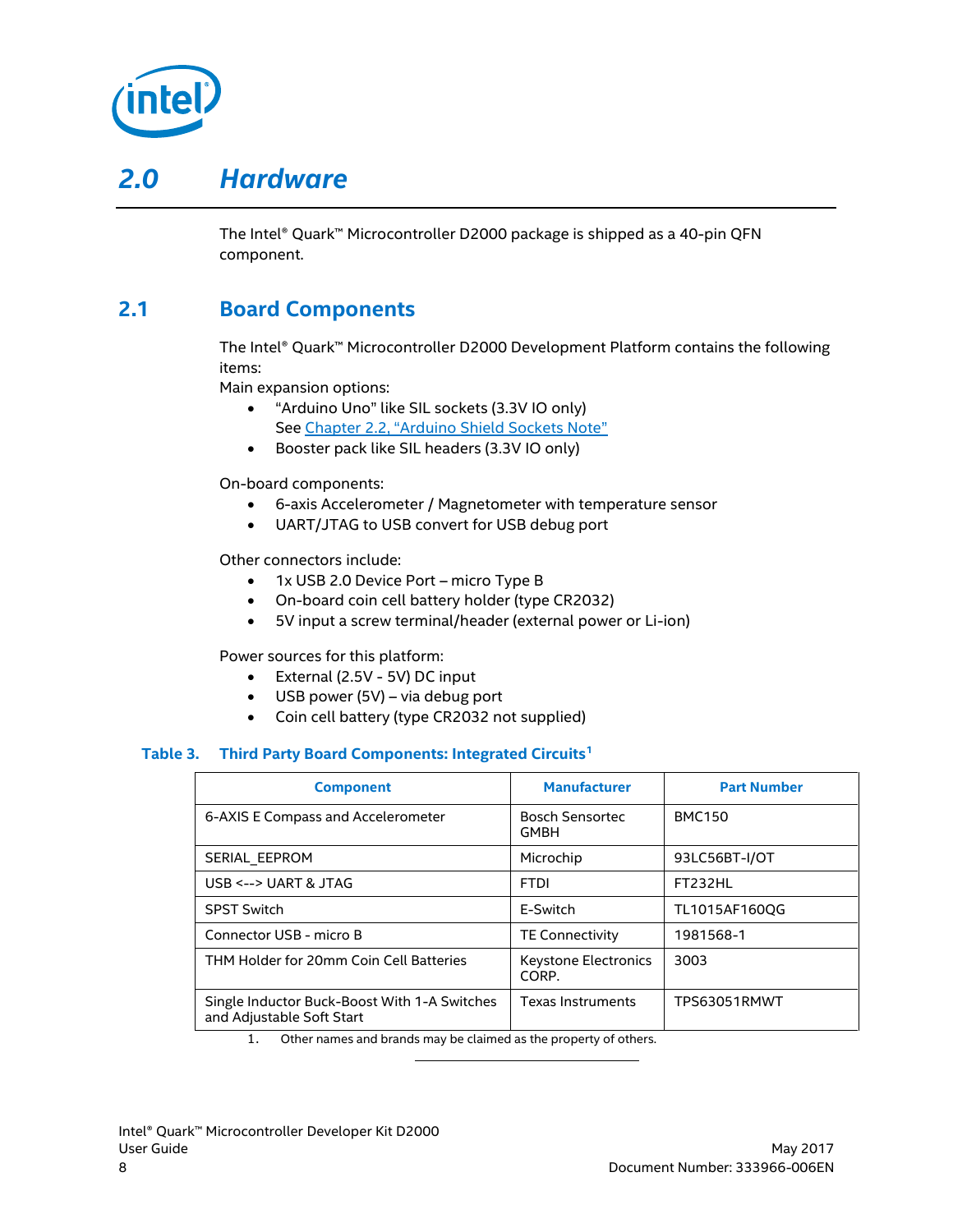

## **2.2 Arduino Shield Sockets Note**

<span id="page-8-0"></span>The Intel® Quark™ Microcontroller D2000 Development Platform supports the familiar open standard Arduino Uno Rev 3.0 physical interface and is mechanically compatible with Uno Rev 3.0. It does not support the 6 pin ICSP Header.

Each functional I/O can be configured to provide the same function that is supported on the Arduino Uno Rev 3.0 with the exception of the PWM capability, which can only be supported on IO6 and IO9. The developer platform supports 3.3V IO operation only and is not 5V tolerant. VIN Pin is not supported.

The purpose of supporting the Arduino Uno Rev3.0 form factor is to enable rapid hardware prototyping through leveraging the existing ecosystem of 3.3v Arduino Shields or the Arduino compatible prototyping shields. Software compatibility of any Arduino shield is not assumed and would be the responsibility of the developer to produce the appropriate code.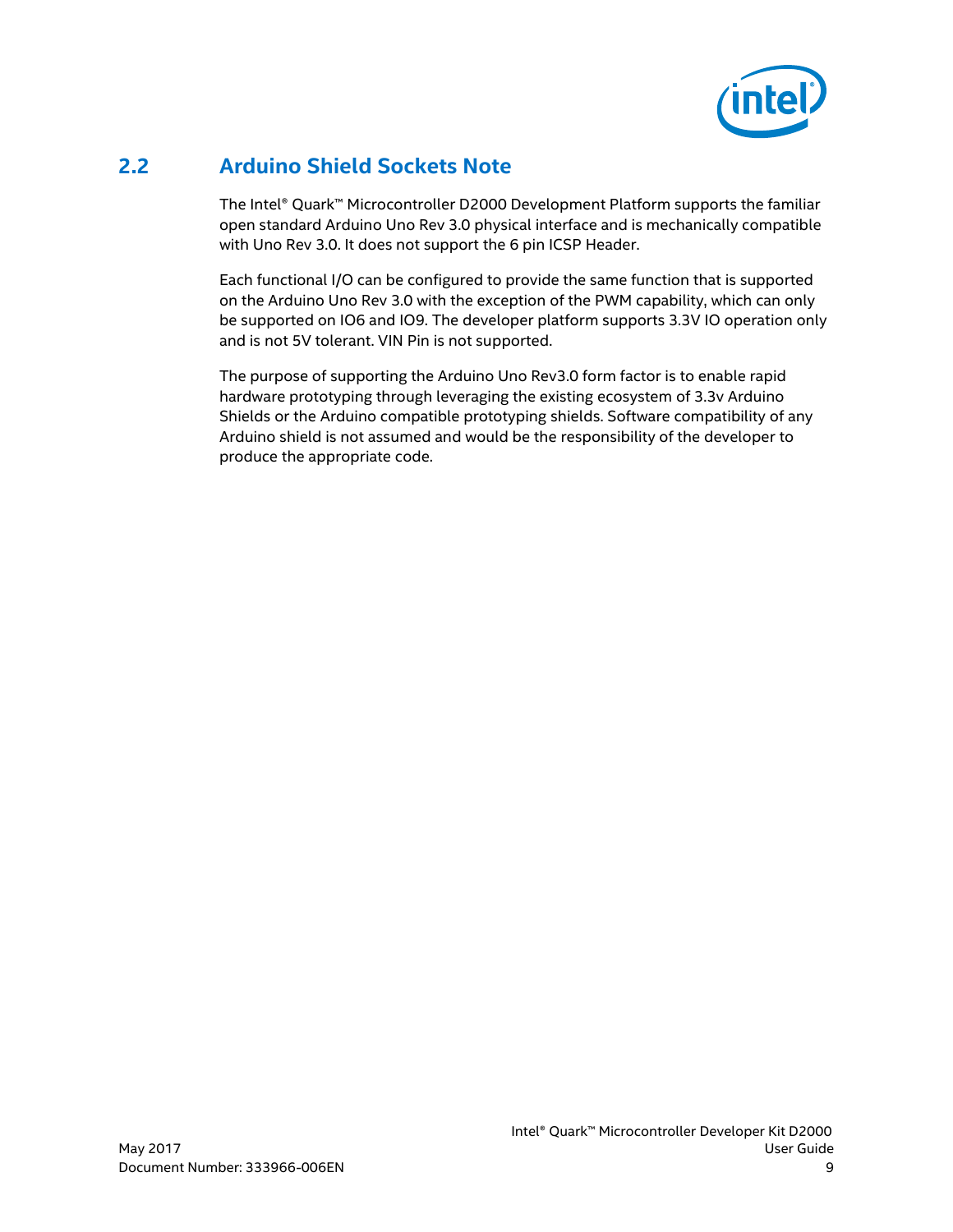

## **2.3 Board Photo**

<span id="page-9-2"></span>**Figure 2. Intel® Quark™ Microcontroller D2000 Development Platform Fab D Board Photo**

<span id="page-9-0"></span>

### **2.4 Board Jumpers**

#### <span id="page-9-1"></span>1. **FTDI UART/JTAG\***

J12 and J13 Jumpers are installed for both JTAG and UART by default. To isolate the Intel® Quark™ Microcontroller D2000 from the FTDI FT232HL, remove all the sleeves from Jumpers J9, J10, J11, J15, and J17.

- J9 [2-3] JTAG (Default) [1-2] UART
	-
- J10 [2-3] JTAG (Default) [1-2] UART
	-
- J11 [2-3] JTAG (Default) [1-2] UART
	-
- 2. **Power** 
	- Place J26 Jumper at [1-2] (Default) when the USB Port is in use.
	- Place J27 Jumper at [1-2] (Default) when the USB Port is in use.
	- J24 Jumper [1-2] (Default)

**\*Note**: Debug and firmware loading is currently only supported via JTAG. By using UART\_B, your application disables the JTAG interface.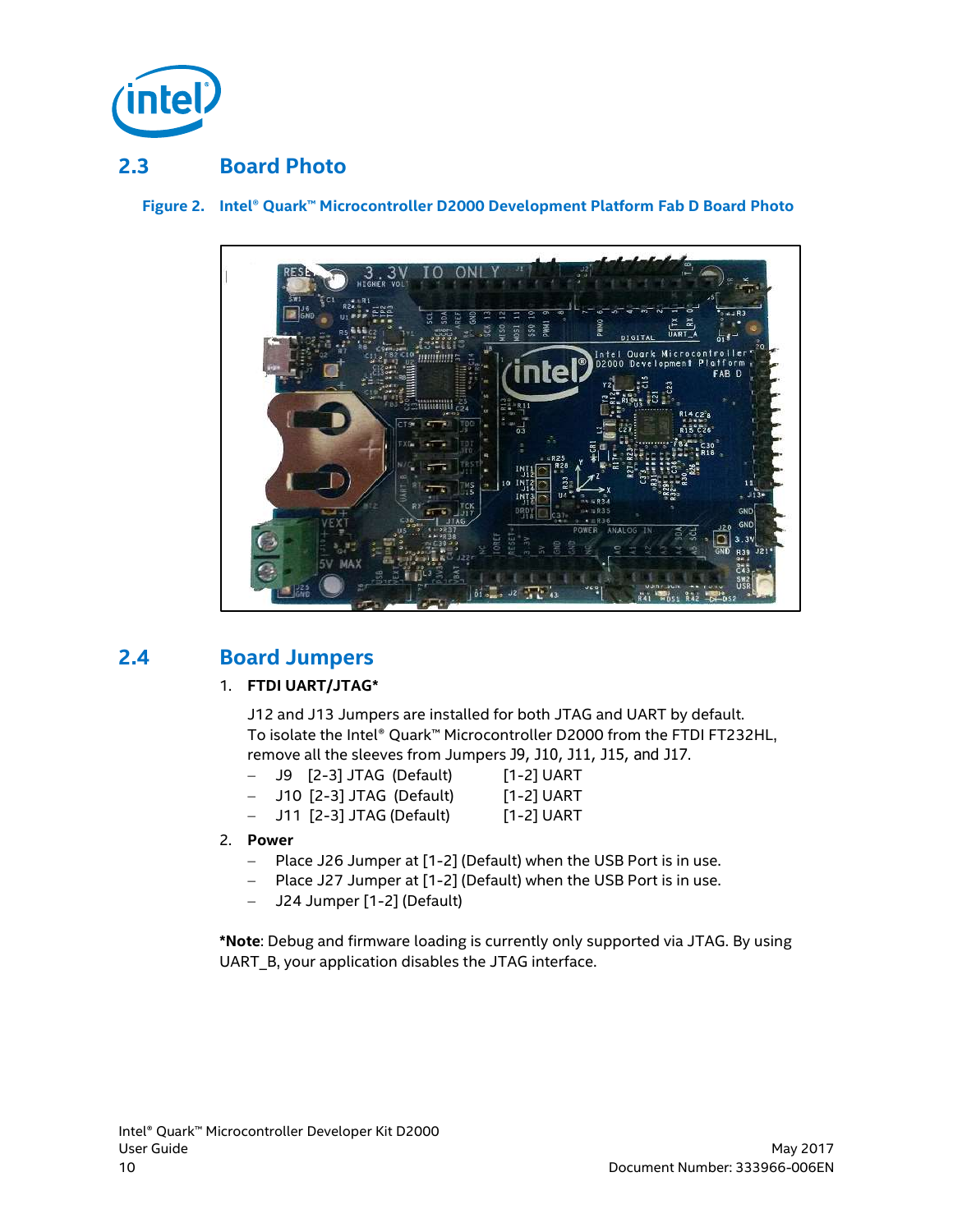

## **2.5 Board Pinouts**

<span id="page-10-1"></span><span id="page-10-0"></span>**Table 5. Pin Mapping**

| Pin<br><b>Label</b> | <b>CRB Pin Usage</b> | <b>Arduino Shield</b><br><b>Interface</b> | <b>User Mode0</b> | <b>User Mode1</b> | <b>User Mode2</b> | <b>Booster</b><br>Pack<br>Pin(s) |
|---------------------|----------------------|-------------------------------------------|-------------------|-------------------|-------------------|----------------------------------|
| $J2_1$              | <b>GND</b>           |                                           |                   |                   |                   | $J13_10,$<br>J212,<br>$J21_3$    |
| $J2_2$              | USB port / Hdr       |                                           | JTAG_TMS          | GPIO_22           | UART_B_RTS        |                                  |
| $J2_3$              | N/C                  |                                           |                   |                   |                   |                                  |
| $J2_4$              | USB port / Hdr       |                                           | JTAG_TCK          | GPIO 21           | UART B RXD        |                                  |
| $J2_5$              | USB port / Hdr       |                                           | JTAG TRS T N      | GPIO 20           | UART B TXD        |                                  |
| $J2_6$              | USB port / Hdr       |                                           | JTAG_TDI          | GPIO_23           | UART_B_CTS        |                                  |
| $J3_1$              | $DIO_8$              | $DIO_8$                                   | GPIO_9            | ADC/COMP9         | SPI_S_SDIN        | $J13_3$                          |
| $J3_2$              | DIO_09               | <b>DIO 09</b>                             | GPIO_24           |                   | PWM1              | $J13_9$                          |
| $J3_3$              | SPI_M_SSO            | SPI_SS_DIO_10                             | GPIO 0            | ADC/COMP0         | SPI_M_SSO         | $J13_2$                          |
| $J3_4$              | M_MOSI/DIO_11        | MOSI/DIO_11                               | GPIO_17           | ADC/COMP17        | SPI_M_DOUT        | $J13_5$                          |
| $J3_5$              | M_MISO/DIO_12        | MISO/DIO_12                               | GPIO_18           | ADC/COMP18        | SPI_M_DIN         | $J13_4$                          |
| $J3_6$              | M_SCK/DIO_13         | SCK/DIO 13                                | GPIO 16           | ADC/COMP16        | M SCK/DIO 13      | $J8_7$                           |
| $J3_7$              | <b>GND</b>           |                                           |                   |                   |                   |                                  |
| $J3_8$              | <b>AREF</b>          |                                           |                   |                   |                   |                                  |
| $J3_9$              | SDA/AIN 04           | SDA/AIN_04/DIO_1<br>8                     | GPIO 7            | ADC/COMP7         | I2C SDA           | $JB_10$                          |
| $J3_10$             | SCL/AIN_05           | SCL/AIN 05/DIO 1<br>9                     | GPIO 6            | ADC/COMP6         | I2C_SCL           | $J8_9$                           |
| $J4_1$              | UART_RXD/DIO_00      | UART_RXD/DIO_00                           | GPIO_13           | ADC/COMP13        | UART_A_RXD        | $J8_3$                           |
| $J4_2$              | UART TXD/DIO 01      | UART_TXD/DIO_01                           | GPIO_12           | ADC/COMP12        | UART_A_TXD        | $J8_4$                           |
| $J4_3$              | DIO_02               | DIO_02                                    | GPIO_11           | ADC/COMP11        | SPI_S_SCS         | $J13_7$                          |
| $J4_4$              | DIO_03               | DIO 03                                    | GPIO_10           | ADC/COMP10        | SPI_S_SDOUT       | $J13_1$                          |
| $J4_5$              | DIO_04               | DIO_04                                    | GPIO_5            | ADC/COMP5         | SYS_CLK_OUT       | $J8_8$                           |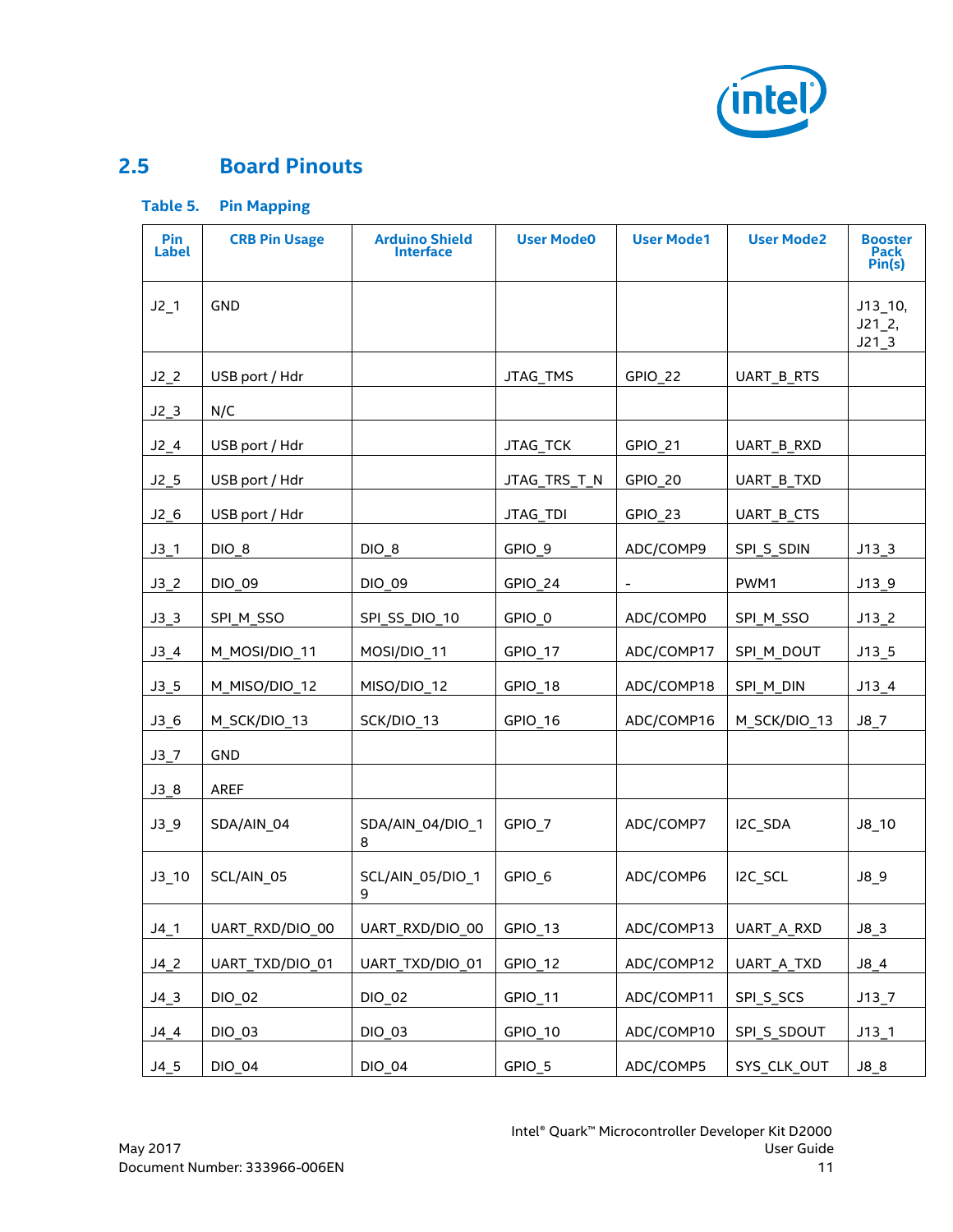| <i><b>intel</b></i> |
|---------------------|
|---------------------|

| Pin<br><b>Label</b> | <b>CRB Pin Usage</b> | <b>Arduino Shield</b><br><b>Interface</b> | <b>User Mode0</b> | <b>User Mode1</b> | <b>User Mode2</b> | <b>Booster</b><br><b>Pack</b><br>Pin(s) |
|---------------------|----------------------|-------------------------------------------|-------------------|-------------------|-------------------|-----------------------------------------|
| $J4_6$              | <b>DIO 05</b>        | <b>DIO 05</b>                             | GPIO <sub>2</sub> | ADC/COMP2         | SPI_M_SS2         | J8 <sub>5</sub>                         |
| $J4_7$              | USB port/DIO 06      | <b>DIO 06</b>                             | JTAG TDO          | GPIO 19           | PWM0              |                                         |
| $J4_8$              | DIO_07               | <b>DIO 07</b>                             | GPIO_8            | ADC/COMP8         | SPI_S_SCLK        |                                         |
| J22 1               | <b>NC</b>            |                                           |                   |                   |                   |                                         |
| $J22_2$             | <b>IOREF</b>         |                                           |                   |                   |                   |                                         |
| J22 3               | RESET_N              | RESET N                                   | RST_N             |                   |                   | J13 6                                   |
| J22 4               | 3.3V                 |                                           |                   |                   |                   | $J8_1,$<br>J211                         |
| J22 5               | 5V                   |                                           |                   |                   |                   |                                         |
| $J22-6$             | <b>GND</b>           |                                           |                   |                   |                   |                                         |
| $J22$ $7$           | GND                  |                                           |                   |                   |                   |                                         |
| $J22_8$             | <b>NC</b>            |                                           |                   |                   |                   |                                         |
| $J23_1$             | AIN_00               | AIN_00                                    | GPIO_3            | ADC/COMP3         | SPI_M_SS3         | $J13_8$                                 |
| $J23_2$             | AIN_01               | AIN_01                                    | GPIO 4            | ADC/COMP4         | RTC_CLK_OUT       | $J8_6$                                  |
| J23 3               | AIN 02               | AIN 02                                    | GPIO 14           | ADC/COMP14        | UART_A_RTS        | $J8_2$                                  |
| $J23_4$             | AIN_03               | AIN_03                                    | GPIO_15           | ADC/COMP15        | UART_A_CTS        |                                         |
| $J23_5$             | AIN 04 / SDA         | SDA/AIN 04/DIO 1<br>8                     | GPIO 7            | ADC/COMP7         | I2C SDA           | $J8_1$ 10                               |
| J23 6               | AIN 05 / SCL         | SCL/AIN 05/DIO 1<br>9                     | GPIO 6            | ADC/COMP6         | I2C SCL           | $J8_9$                                  |

§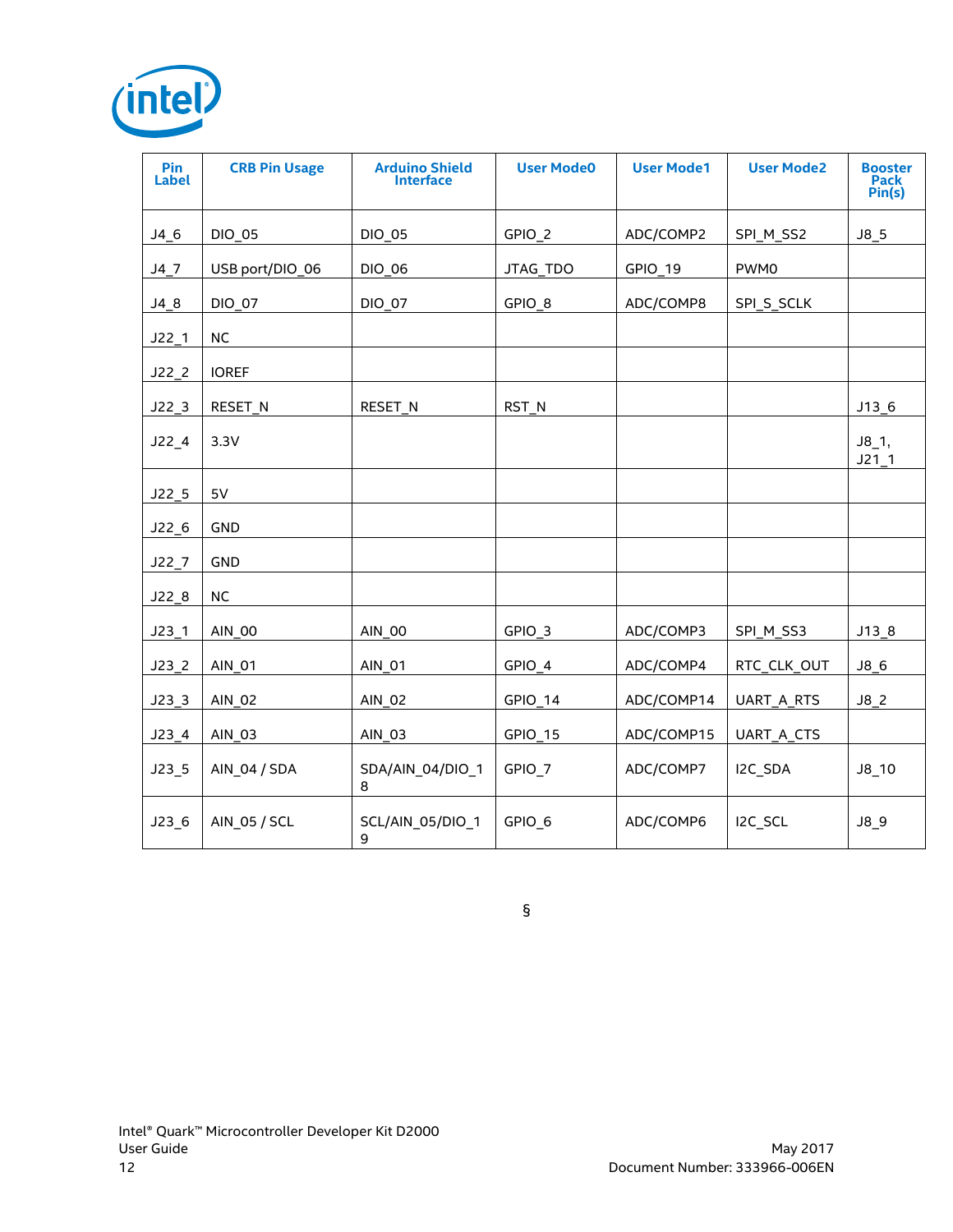

## <span id="page-12-0"></span>*3.0 Software and Tools*

## **3.1 Intel® System Studio for Microcontrollers**

<span id="page-12-1"></span>Intel® System Studio 2016 for Microcontrollers is an Eclipse\*-integrated tool set for developing, optimizing, and debugging systems and applications for the Intel® Quark™ Microcontroller D2000 and Intel® Quark™ SE Microcontroller C1000 targets.

The package integrates the Board Support Package (BSP) for Intel® Quark™ Microcontroller Software Interface (Intel® QMSI) and all tools to cross-compile, flash, and debug on Linux\* and Windows\* host platforms.

In addition, this package provides support of  $\mathsf{Zephyr*}$  RTOS, a small-footprint kernel designed for use on resource-constrained systems. As part of Intel® System Studio 2016 for Microcontrollers, along with bare-metal, the option is given for users to create Zephyr-based projects, which will run on their Intel® Quark™ microcontroller platforms.

The tool set consists of the following components:

- GCC\* Version 5.2.1 for Intel® architecture
	- Linker
	- Assembler
	- C run-time Libraries
- GCC\* Version 4.8.5 for the Sensor Subsystem in Intel® Quark™ SE Microcontroller C1000
	- Linker
	- Assembler
	- C run-time Libraries
- Board Support Package (BSP) for Intel® QMSI
- Floating Point Emulation library
- Eclipse\* Neon 4.6 including Intel® System Studio 2016 for Microcontrollers integration
- $\bullet$  GNU GDB\* 7.9
- Java\* 64 bit Standard Edition Runtime Environment 1.8
- Intel® Compiler for Intel® Quark™ Microcontrollers 2016.0
- **•** Energy Analysis for Microcontrollers
- Intel<sup>®</sup> Integrated Performance Primitives for Microcontrollers 1.2.0
- Intel® QMSI 1.4.0
- MRAA IO Communication Layer / UPM Sensor and Actuator Library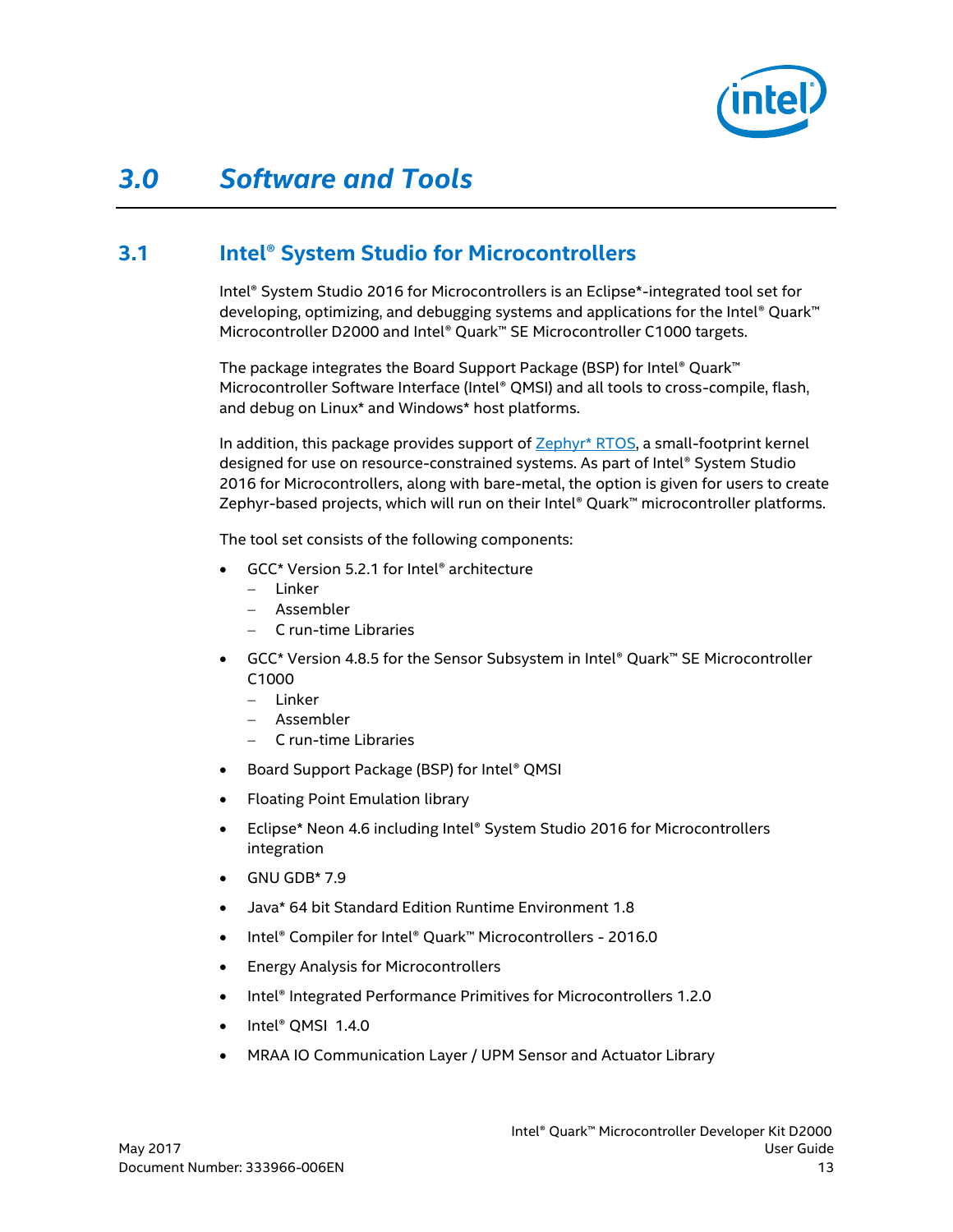

- OpenOCD\* 0.8.0 JTAG Debugger
- Python\* 2.7.10 and 3.6.0
- Sample Applications
- Standard and optimized math library [libm]
- TinyCrypt\* 0.2.6 (Internet connection required during installation)
- WinUSB\* driver for Intel® Quark™ microcontrollers
- Zephyr\* OS 1.7.0

The suite is supported on the following host operating systems:

- Windows\* (64-bit Versions 7, 8.1, and 10)
- <span id="page-13-0"></span>Linux\* (64-bit Ubuntu\* 16.04 LTS, and Fedora\* 25)

#### **3.1.1 Getting Started with Intel® System Studio for Microcontrollers**

Installing the IDE begins by following the link printed on the Developer Kit box [\(www.intel.com/quark/mcu/d2000\)](www.intel.com/quark/mcu/d2000). Follow the instructions on this page to get your board connected and the IDE installed.

<span id="page-13-1"></span>Once the IDE is launched follow the instructions on the 'Getting Started' page to build and deploy a project.

#### **3.1.2 Release Notes**

*Intel® System Studio for Microcontrollers 2016 Release Notes*. The release notes contain all system requirements and prerequisites. Known issues and workarounds are also included.

<span id="page-13-2"></span>

| Intel <sup>®</sup> System Studio for Microcontrollers 2016 | Distributed with toolchain |
|------------------------------------------------------------|----------------------------|
| Release Notes                                              |                            |

### **3.1.3 User and Reference Guide**

The *Intel® System Studio 2016 for Microcontrollers User and Reference Guide* located in issm\_user\_ref\_quide.htm contains more detailed information about this tool suite, including:

- Developing in the IDE and on the Command Line
- Using the compilers
- Using Intel® Integrated Performance Primitives for Microcontrollers (Intel® IPP for Microcontrollers)
- Using the Floating Point Library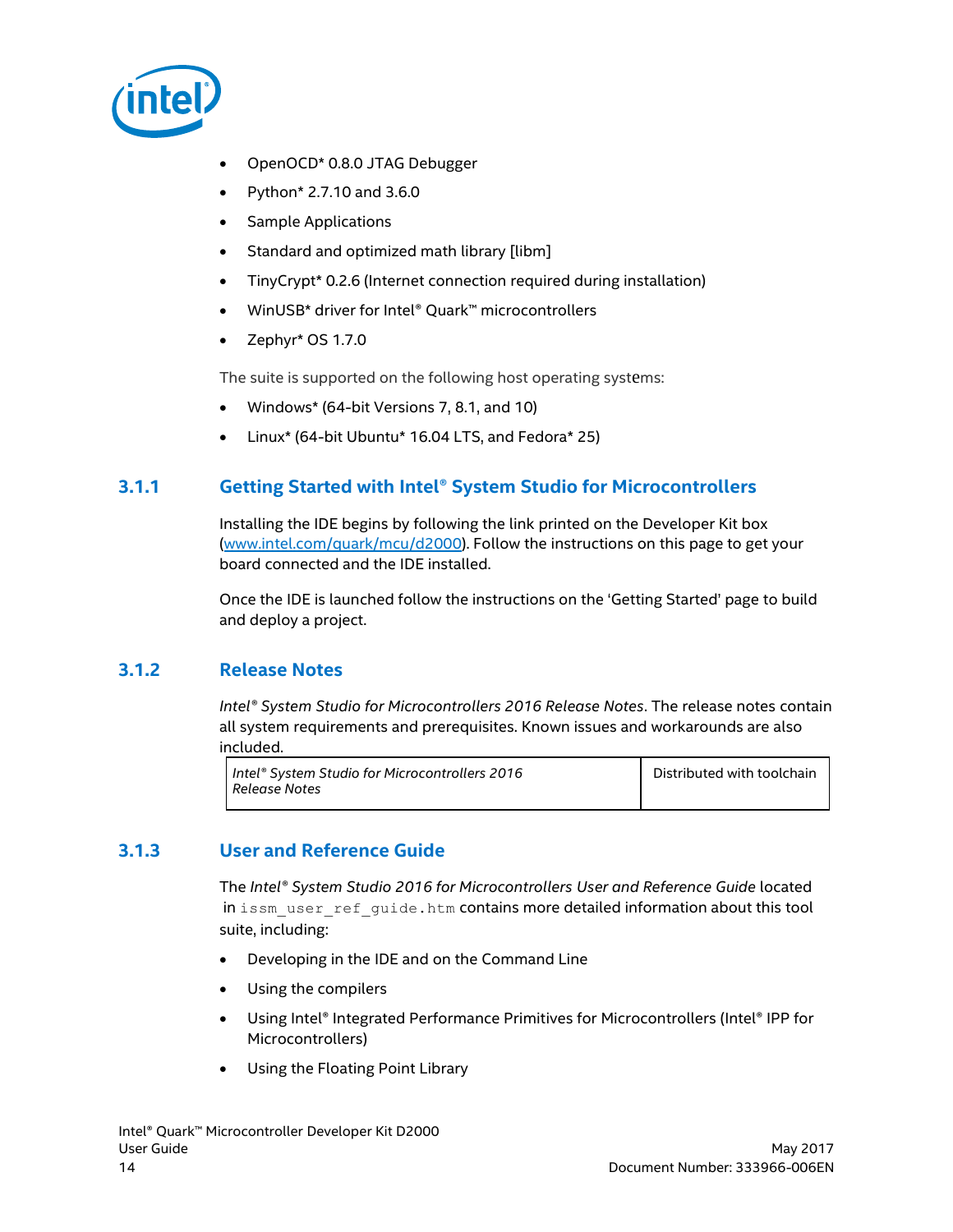

Using the TiinyCrypt library

Follow the detailed, step-by-step instructions in:

*Intel® System Studio 2016 for Microcontrollers User and Reference Guide*

Distributed in toolchain

**NOTE:** The *Intel® System Studio 2016 for Microcontrollers User and Reference Guide* is a separate document and should be followed at this point.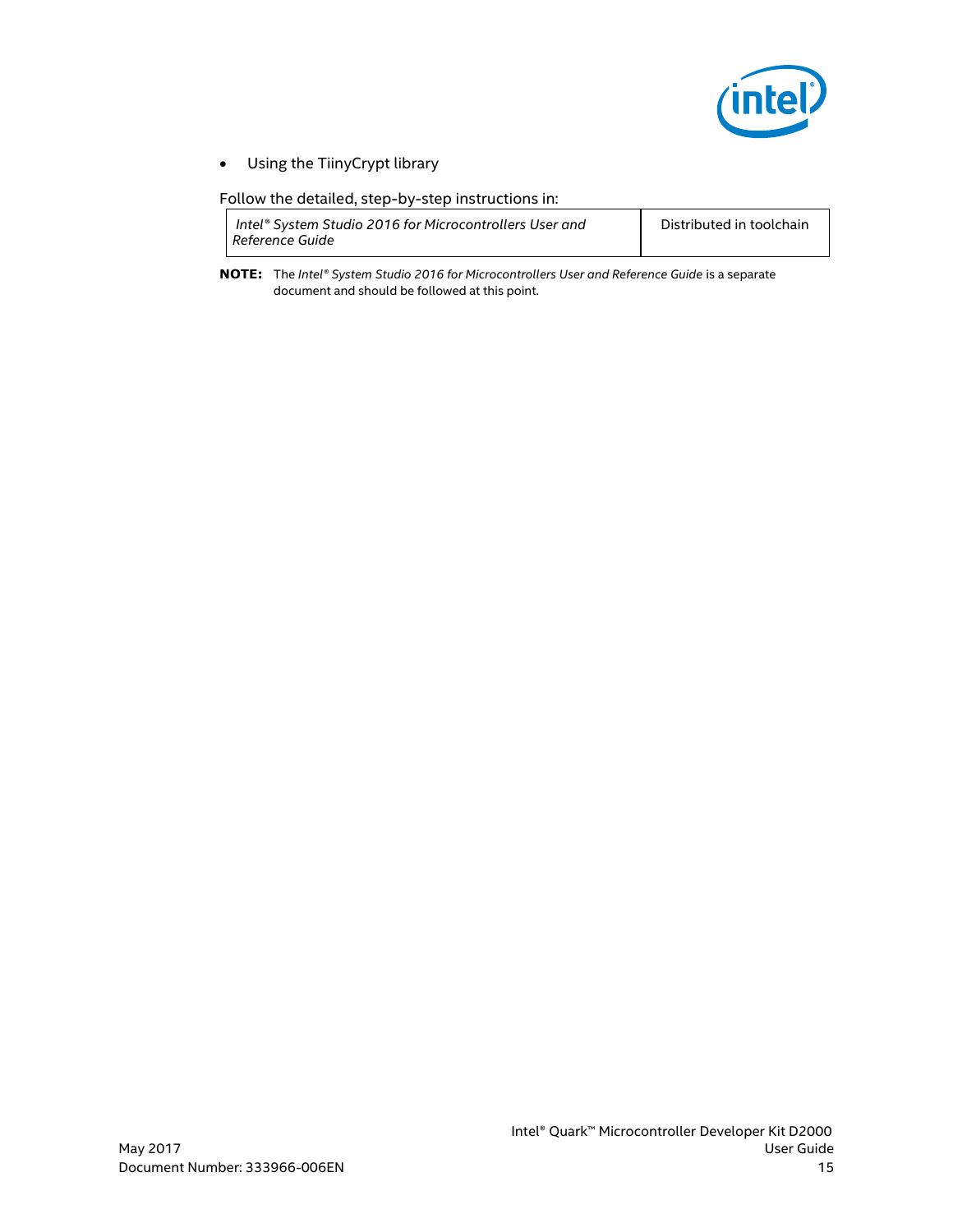

### **3.2 BSP Release Note**

<span id="page-15-0"></span>The *Intel® Quark™ Microcontroller Software Interface BSP Release Notes* contain release-specific information, including:

- Notes about the Board Support Package
- Installation instructions
- Details on provided utilities and applications
- Known issues and workarounds.
- <span id="page-15-1"></span>• Supported features of the release.

### **3.3 Application Notes**

| <b>Document</b>                                                                           | Document # / Location     |
|-------------------------------------------------------------------------------------------|---------------------------|
| Intel® Quark™ Microcontroller D2000 - Enabling DHT11<br>Humidity Sensor: Application Note | www.intel.com/guark/d2000 |